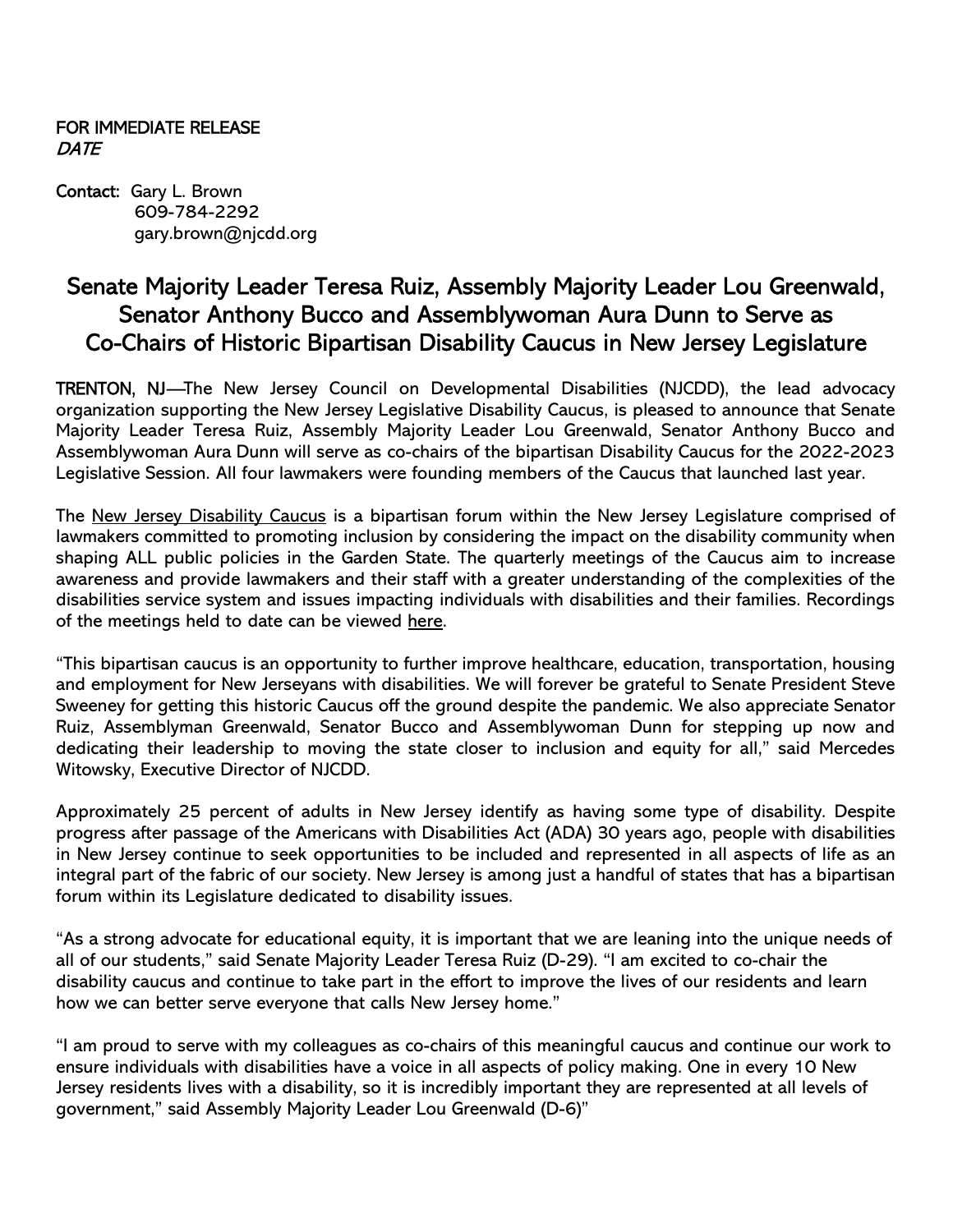"I could not be prouder of having been named a Senate Co-Chair for this dedicated powerhouse team committed to bettering the lives of the more than one million New Jersey adults living with disabilities," Senator Anthony Bucco (R-25) said. "As this bipartisan caucus progresses into its second year, we share ambitious goals and high expectations and focus on providing the disability community a stronger voice in Trenton. There is much to be accomplished, and working together, there is much we will achieve."

"My entire career has been devoted to advocacy and breaking down barriers, and I am honored to carry those qualities into my new role as co-chair of the disability caucus," said Assemblywoman Aura Dunn (R-25). "With my fellow lawmakers and advocates, I look forward to finding bi-partisan solutions that will improve the lives of those with disabilities and their families. Giving this community a seat at the decision-making table and a voice in Trenton is key to shaping inclusive public policies that support, empower and uplift."

#### Legislative Disability Caucus Members

Senator Anthony M. Bucco Senator Kristin M. Corrado Senator Patrick J. Diegnan, Jr. Senator Vin Gopal Senator Linda R. Greenstein Senator Fred H. Madden, Jr. Senator Declan J. O'Scanlon, Jr. Senator M. Teresa Ruiz Senator Holly T. Schepisi Senator Nicholas P. Scutari Senator Troy Singleton Senator Bob Smith Senator Jean Stanfield Senator Joseph F. Vitale Senator Andrew Zwicker Assemblyman Daniel R. Benson Assemblyman Clinton Calabrese Assemblywoman Annette Chaparro

## **Supporting Agencies**

New Jersey Council on Developmental Disabilities ACCSES NJ Advocates In Action Alliance Center for Independence ASAH Serving the private special education community since 1974 ASL Interpreter Referral Service, Inc. Aspire Support Coordination, LLC Autism New Jersey Brain Injury Alliance Coaching-Connections, LLC. Of Middlesex County Collaborative Support Programs of New Jersey (CSPNJ) Community Access Unlimited Community Supports Network Consistent Supports Coordination DAWN Center for Independent Living Devereux Advanced Behavioral Health – New Jersey Disability Allies Disability Rights New Jersey (DRNJ)

Assemblyman Herb Conaway, Jr., M.D. Assemblyman Ronald S. Dancer Assemblywoman Aura K. Dunn Assemblywoman Kimberly Eulner Assemblyman Louis D. Greenwald Assemblywoman Angelica M. Jimenez Assemblywoman Pamela Lampitt Assemblywoman Yvonne Lopez Assemblywoman Nancy F. Munoz Assemblywoman Carol A. Murphy Assemblywoman Marilyn Piperno Assemblywoman Annette Quijano Assemblyman Gary S. Schaer Assemblyman William W. Spearman Assemblywoman Shanique Speight Assemblywoman Britnee N. Timberlake Assemblyman Brandon Umba Assemblyman Anthony S. Verrelli

Easterseals New Jersey Employment Horizons, Inc. Families and Community Together (FACT) Hearing Loss Assn of America Heightened Independence and Progress Center for Independent Living (HIP) Jewish Federations of New Jersey Inroads to Opportunities Laura Bishop Communications Mental Health Association in New Jersey Moceans Center for Independent Living NAMI NJ National Multiple Sclerosis Society NJ Association of Centers for Independent Living (NJACIL) New Jersey Association of Mental Health & Addiction Agencies, Inc. (NJAMHAA) New Jersey Deaf Housing, Inc New Jersey Disability Collective